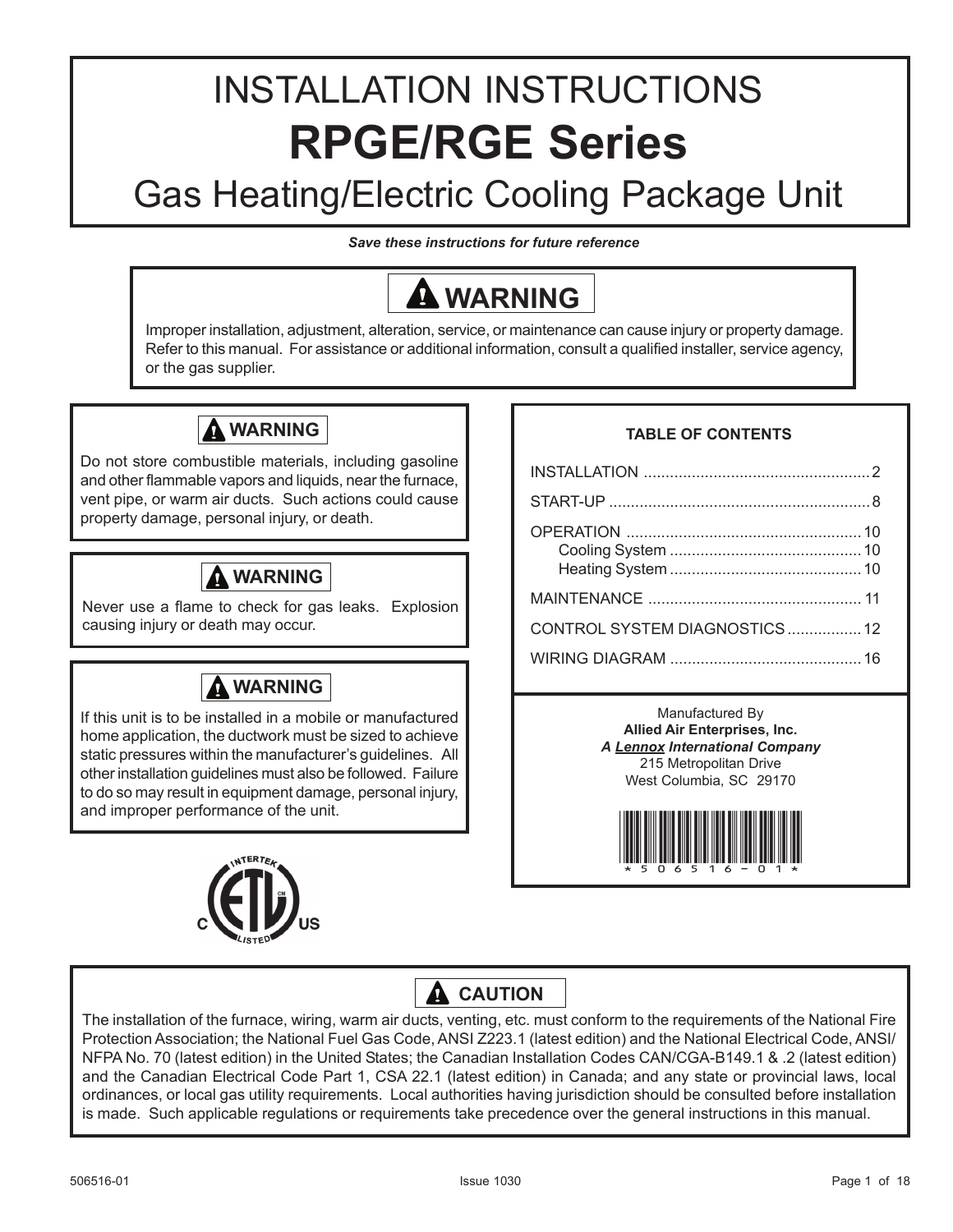## **INSTALLATION**

**T**hese instructions must be hung on or near the furnace in a conspicuous place.

These furnace units are single package air conditioners with gas heat designed for outdoor installation on a rooftop or a slab.

The units are completely assembled. All piping, refrigerant charge, and electrical wiring are factory installed and tested. The units require only electric power, gas piping, condensate drain, and duct connections, plus instruction of the vent cover at the point of installation.

If components are to be added to a unit to meet local codes, they are to be installed at the dealer's and/or customer's expense.

The size of unit for the proposed installation should be based on heat loss/heat gain calculation made according to the methods of Air Conditioning Contractors of America (ACCA). See Table 1 for application limitations.

## **WARNING**

#### **In the State of Massachusetts:**

This product must be installed by a licensed Plumber or Gas Fitter. When flexible connectors are used, the maximum length shall not exceed 36". When lever-type gas shutoffs are used, they shall be T-handle type.

**These installation instructions are intended as a general guide only, for use by an experienced, qualified contractor.**

These units are certified by E.T.L. Testing Laboratories, Inc.:

- For use as a forced air furnace with cooling unit.
- For outdoor installation only.
- For installation on combustible material.
- For use with natural gas or propane gas. (Conversion kit required for propane gas application.)

## **These units are not suitable for use with conventional venting systems.**

### **Inspection**

As soon as the unit is received, it should be inspected for possible damage during transit. If damage is evident, the extent of the damage should be noted on the carrier's freight bill. A separate request for inspection by the carrier's agent should be made in writing.

#### **Location**

Use the following guidelines to select a suitable location for these units.

- 1. Unit is designed for outdoor installation only. Unit must be installed so all electrical components are protected from water.
- 2. Condenser coils must have an unlimited supply of air.
- 3. For ground level installation, use a level prefabricated pad or use a level concrete slab. Do not tie the slab to the building foundation.
- 4. Maintain level within a tolerance of 1/4" maximum across the entire length or width of the unit.
- 5. Do not locate the unit where the combustion air supply will be exposed to any of the following substances:
	- Permanent wave solutions
	- Chlorinated waxes and cleaners
	- Chlorine-based swimming pool chemicals
	- Water softening chemicals
	- Deicing salts or chemicals
	- Carbon tetrachloride
	- Halogen-type refrigerants
	- Cleaning solvents (such as perchloroethylene)
	- Printing inks, paint removers, varnishes, etc.
	- Cements and glues
	- Antistatic fabric softeners for clothes dryers
	- Masonry acid washing materials
	- Chlorinated laundry products
	- Hydrochloric acid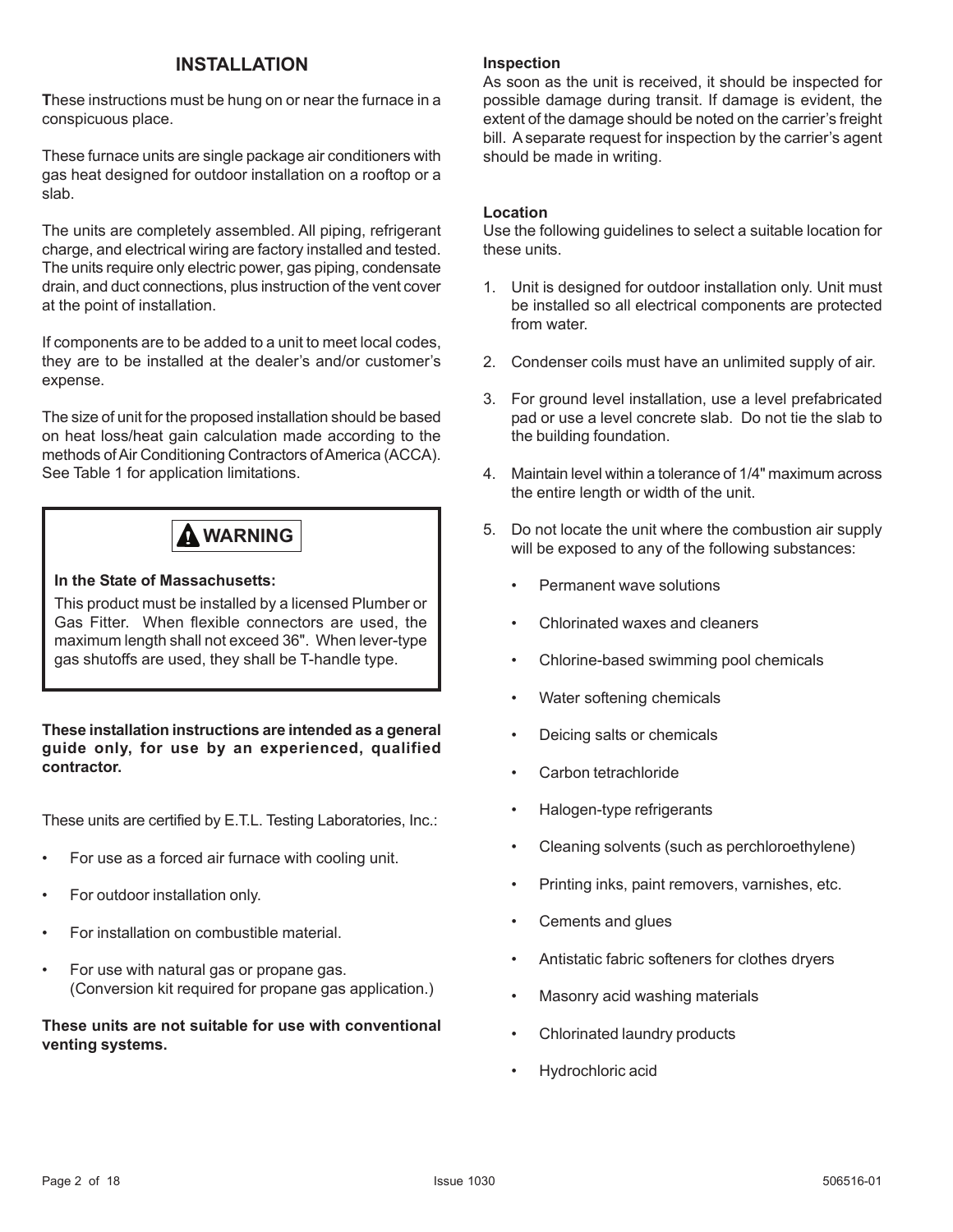

Before lifting a unit, make sure that the weight is distributed equally on the cables so that it will lift evenly.

Exercise care when moving the unit. Do not remove any packaging until the unit is near the place of installation. An accessory lift kit can be purchased to aid in rigging. Spreaders whose length exceed the largest dimension across the unit **must be used across the top of the unit.**

Units may also be moved or lifted with a forklift while still in the factory supplied packaging. **The lengths of the forks of the forklift must be a minimum of 42".**

#### **Roof Curb Installation**

If a roof curb is used, follow the manufacturer's Installation Instructions and be sure that all required clearances are observed (see Clearances section on this page).

This unit is shipped with four corner brackets in place on the underside of the unit (see Figure 1). **All four brackets must be removed before unit is installed onto roof curb assembly.**

To avoid interference with roof curb remove the outer most screw attaching the outdoor coil filler panel to the unit base, and calk the open hole.



**Figure 1**

#### **Clearances**

All units require certain clearances for proper operation and service. Refer to Table 2 for the minimum clearances to combustibles required for construction, servicing, and proper unit operation.

Clearance to combustibles below the unit flue is 10" since the flue points down.

**Do not permit overhanging structures or shrubs to obstruct condenser air discharge outlet, combustion air inlet, or vent outlet.**

| <b>Minimum Clearances to Combustibles</b>                     |     |  |
|---------------------------------------------------------------|-----|--|
| <b>Front of Unit</b>                                          | 24" |  |
| Back of Unit                                                  | 2"  |  |
| Left Side                                                     | 12" |  |
| Right Side<br>(from Vent Cover)                               | 15" |  |
| Below Unit *                                                  |     |  |
| Minimum clearance to combustible material below the flue<br>* |     |  |

\* Minimum clearance to combustible material below the flue is 10" to allow proper dissipation of flue gasses and temperatures.



In the U.S., units may be installed on combustible floors made from wood or class A, B, or C roof covering material. In Canada, units may be installed on combustible floors. Units must be installed outdoors.

#### **Service Access**

Access to all serviceable components is provided by four removable panels: blower compartment, evoporator coil/filter compartment, burner compartment, and main control box.

#### **Combustion Discharge**

The vent outlet must be installed in a location as to prevent building degradation and must be consistent with the National Fuel Gas Code, Z223.1 or CAN/CGA-B149.1 & .2.

The products of combustion are discharged through a screened opening on the gas heat side panel. The horizontal vent system shall terminate at least 4' below, 4' horizontally from, or 1' above any door, window, or gravity air inlet into the building. The vent system shall terminate at least 3' above any forced air inlet located within 10'.

The unit shall be installed in a manner such that snow accumulation will not restrict the flow of flue products.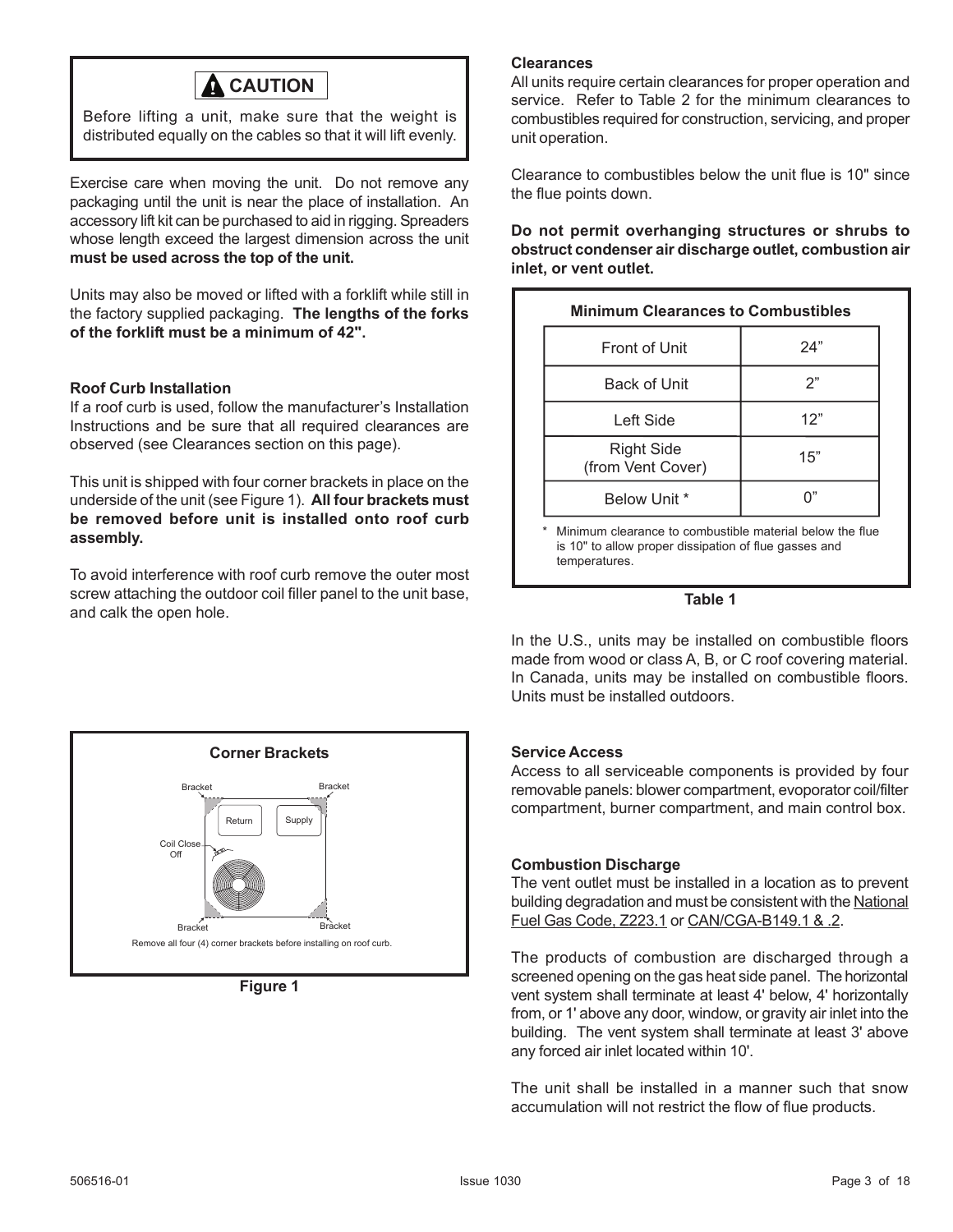Minimum horizontal clearance of 4' from electric meters, gas meters, regulator, and relief equipment is required.

In addition to the above requirements, consideration must be given to prevent unwanted ice buildup from the vent condensate. The vent should not be located on the side of a building where the prevailing winter winds could trap the moisture, causing it to freeze on the walls or on overhangs (under eaves). The vent location should not discharge over a sidewalk, patio, or other walkway where the condensate could cause the surface to become slippery.

#### **The products of combustion must not be allowed to accumulate within a confined space and recirculate.**

#### **Vent Cover**

For shipping purposes, the unit is shipped with the vent cover packaged in the unit supply air compartment. Retrieve the vent cover from the supply air compartment.

To attach the vent cover to the unit:

- 1. Locate the vent screen. It is packed in the plastic bag that contains these Installation Instructions.
- 2. Remove the two screws that will be used to attach the screen to the unit (see Figure 2).
- 3. Center the screen over the hole and re-insert the screws removed in Step 2.
- 4. Remove the 4 screws that will be used to attach the vent cover (see Fig. 3). Install the vent cover using these screws. A properly installed vent cover will not extend above the top of the unit.



**Figure 2**

### **NOTE:**

*If a gas furnace that's connected to a common venting system is being removed when this package unit is installed, then read and follow the instructions in the "Removal of Unit from Common Venting System" section that follows. Otherwise, you may skip this section.*

#### **Removal of Unit from Common Venting System**

When an existing furnace is removed from a common venting system serving other appliances, the venting system is likely to be too large to properly vent the remaining attached appliances. The following test should be conducted with each appliance while the other appliances connected to the common venting system are not in operation.

- 1. Seal any unused openings in the common venting system.
- 2. Visually inspect the venting system for proper size and horizontal pitch and determine there is no blockage or restriction, leakage, corrosion, or other deficiencies which could cause an unsafe condition.
- 3. Insofar as is practical, close all building doors and windows between the space in which the appliances remaining connected to the common venting system are located and other spaces in the building. Turn on clothes dryers and any appliance not connected to the common venting system. Turn on exhaust fans, such as range hoods and bathroom exhausts, so they will operate at maximum speed. Do not operate a summer exhaust fan. Close fireplace dampers.
- 4. Following the lighting instructions, place the unit being inspected in operation. Adjust the thermostat so the appliance will operate continuously.
- 5. Test for spillage at the draft control relief opening after 5 minutes of main burner operation. Use the flame of a match or candle.
- 6. Follow the preceding steps for each appliance connected to the common venting system.
- 7. After it has been determined that each appliance remaining connected to the common venting system properly vents when tested as outlined above, return doors, windows, exhaust fans, fireplace dampers, and any other fuel burning appliance to their previous condition of use.
- 8. If improper venting is observed during any of the above tests, the common venting system must be corrected. **See National Fuel Gas Code, ANSI Z223.1 (latest edition) or CAN/CGA B149.1 & .2 Canadian Installation Codes to correct improper operation of common venting system.**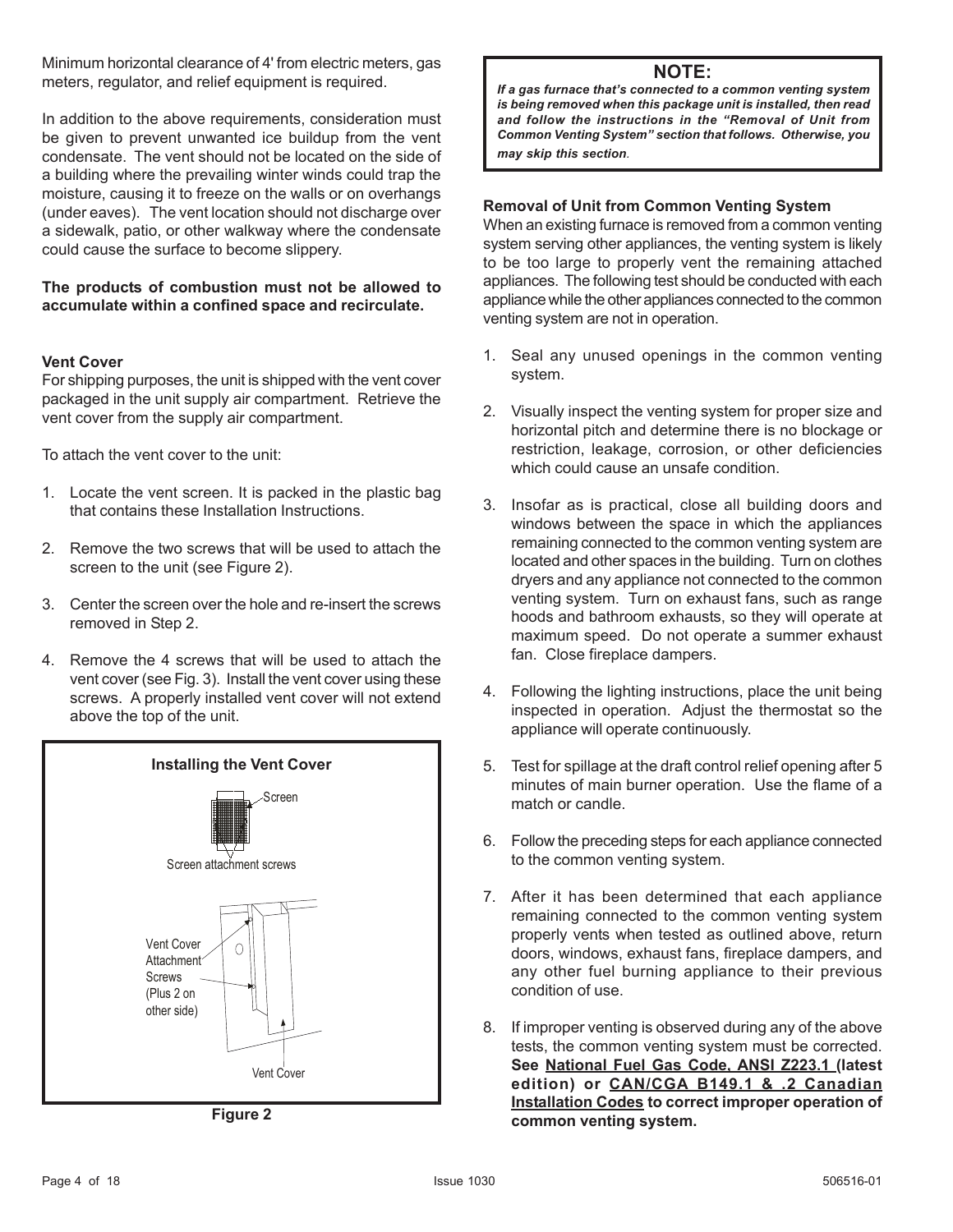#### **Ductwork**

Ductwork should be designed and sized according to the methods in Manual Q of the Air Conditioning Contractors of America (ACCA).

A closed return duct system shall be used. This shall not preclude use of economizers or outdoor fresh air intake. It is recommended that supply and return duct connections at the unit be made with flexible joints.

The supply and return air duct systems should be designed for the CFM and static requirements of the job. **They should not be sized by matching the dimensions of the duct connections on the unit.**

#### **Filters**

Filters are not supplied with the unit. Filters must always be installed ahead of the evaporator coil and must be kept clean or replaced. Dirty filters will reduce the airflow of the unit. Filters should be sized in accordance with Table 3.

This unit is equipped with an internal filter clip which is located in the indoor coil compartment attached to the side of the unit drain pan.

## **A** CAUTION

When fastening ductwork to the side duct flanges on unit, insert screws through duct flanges only. Do not insert screws through the casing. Outdoor ductwork must be insulated and waterproofed.

## **Condensate Drain**

This package unit is equipped with a 3/4" FPT coupling for condensate line connection. Plumbing must conform to local codes. Use a sealing compound on male pipe threads.

**The condensate drain line must be properly trapped and routed to a suitable drain.** See Figure 3 for proper drain arrangement. The drain line must pitch to an open drain or pump to prevent clogging of the line. Seal around the drain connection with suitable material to prevent air leakage into the return air system.

### **Minimum Required Surface Area for Disposable Filters**

| <b>Cooling BTU/HR</b> | <b>Filter Area</b>          |  |
|-----------------------|-----------------------------|--|
| 24,000 (2 Ton)        | 480 Square Inches           |  |
| 30,000 (2.5 Ton)      | 600 Square Inches           |  |
| 36,000 (3 Ton)        | 600 Square Inches           |  |
| 42,000 (3.5 Ton)      | 650 Square Inches           |  |
| 48,000 (4 Ton)        | 800 Square Inches           |  |
| 60,000 (5 Ton)        | 900 Square Inches           |  |
|                       |                             |  |
| <b>Unit Model</b>     | <b>Internal Filter Size</b> |  |
| $24 - 36$             | 28" x 25"                   |  |
| $42 - 60$             | $30" \times 30"$            |  |

**Table 2**

## **Gas Piping**

Proper sizing of a gas piping depends on the cubic feet per hour of gas flow required, specific gravity of the gas, and length of run. National Fuel Gas Code Z223.1 latest edition should be followed in all cases unless superseded by local codes or gas company requirements. In Canada, refer to CAN/CGA B.149.1 & .2 (latest edition).

The heating value of the gas may differ with locality. The value should be checked with the local gas utility. For temperature rise of unit, see unit rating plate.



**Figure 3**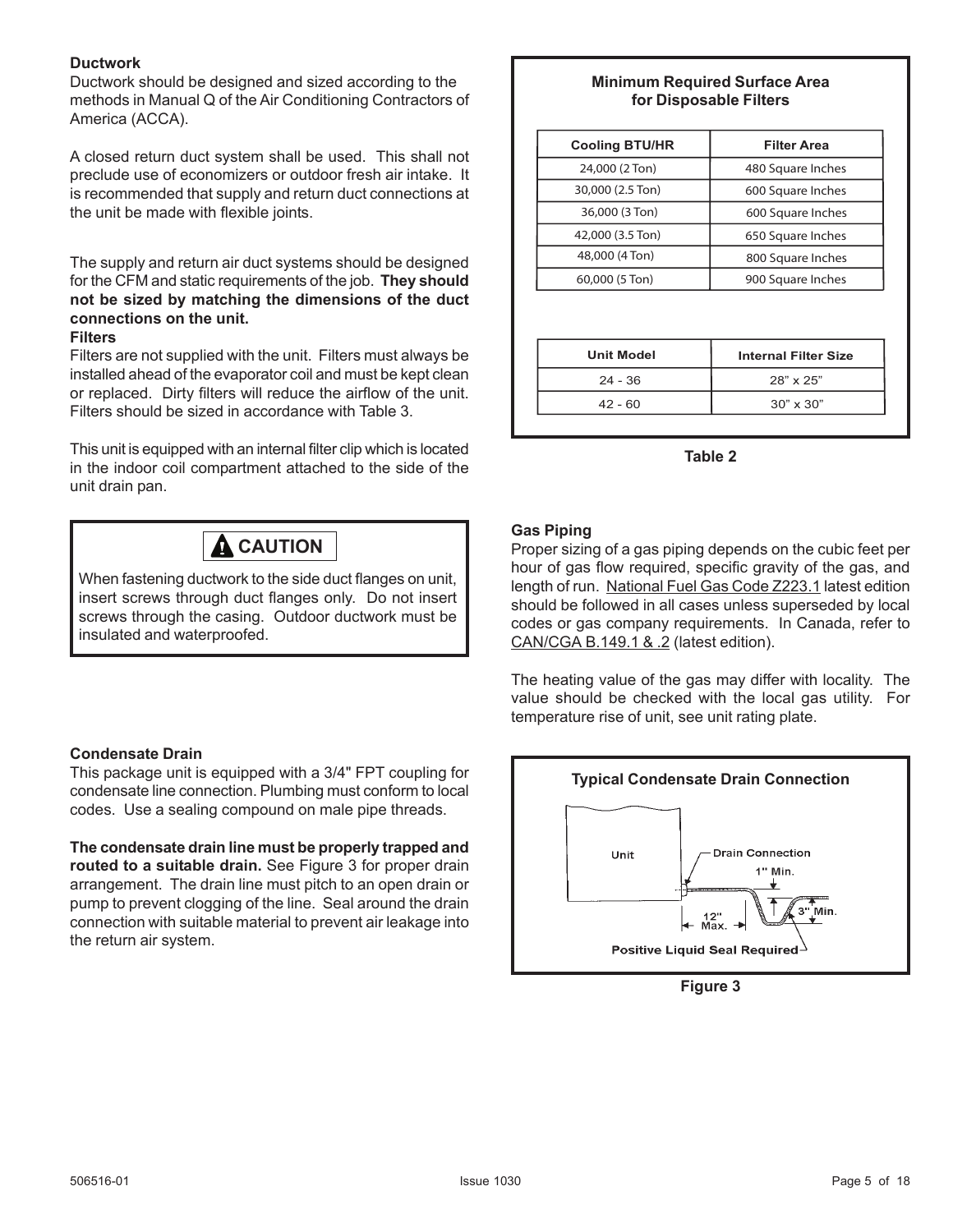#### *Gas piping recommendations:*

- A drip leg and a ground joint union must be installed in the gas piping. A ground joint union is recommended by the manifold/valve.
- When required by local codes, a manual shutoff valve may have to be installed outside of the unit.
- Use pipe thread sealing compound resistant to propane gas sparingly on male threads.
- The gas supply should be a separate line and installed in accordance with all safety codes listed on page 1. After the gas connections have been completed, open the main shutoff valve admitting normal gas pressure to the mains. Check all joints for leaks with soapy solution or other material suitable for the purpose.

 **WARNING**

Never use a flame to check for gas leaks. Explosion causing injury or death may occur.

- The furnace and its individual manual shutoff valve must be disconnected from the gas supply piping system during any pressure testing of that system at test pressures in excess of 1/2 PSIG (3.48kPa).
- A 1/8" N.P.T. plugged tapping, accessible for test gauge connections, must be installed immediately upstream of the gas supply connection to the furnace.

#### **Gas Connection**

The gas supply line should be routed through the grommet on the side of the unit.



The furnace must be isolated from the gas supply piping system by closing the individual manual shutoff valve during any pressure testing of gas supply piping system at test pressures equal to or less than 1/2 psig or 14" w.c. If the piping system is to be tested at pressures in excess of 1/2 psig, the furnace and its individual shutoff valve must be disconnected from the gas supply piping system.



**Figure 4**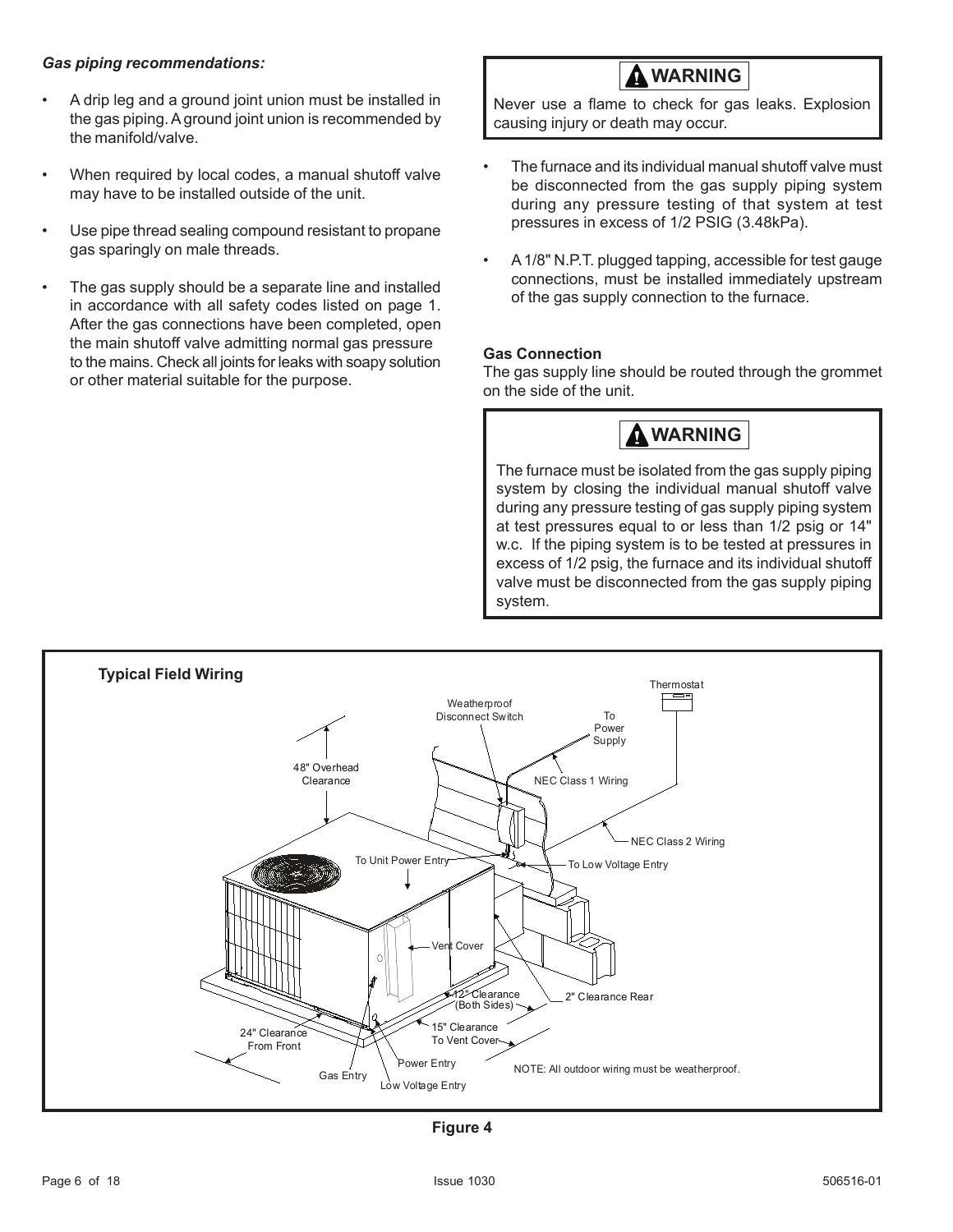#### **LPG/Propane Units, Tanks, and Piping**

Units are shipped equipped for natural gas, but can be converted to LPG/propane in the field by an approved licensed technician. If conversion is required, use the approved conversion kit.

When converting a low NO<sub>x</sub> unit (designated by an L in the model number) to propane, **the NO<sub>x</sub> inserts must be removed**. After removing the burners, remove the screw holding each insert and pull the insert from the combustion chamber. The screws **must be reinstalled** in the vest panel after the inserts are removed.

All LPG/propane gas equipment must conform to the safety standards of the National Fire Protection Association.

For satisfactory operation, LPG/propane gas pressure must be a minimum of 11" w.c. at the unit under full load.

Complete information regarding tank sizing for vaporization, recommended regulator settings, and pipe sizing is available from most regulator manufacturers and LPG/propane gas suppliers.

Check all connections for leaks when piping is completed, using a soapy solution. **Some soaps used for leak detection are corrosive to certain metals. Carefully rinse piping thoroughly after completing leak detection. Electrical Wiring** *(See Figures 4 & 5)*

**All wiring should be done in accordance with the National Electrical Code, ANSI/NFPA No. 70 (latest edition); Canadian Electrical Code Part 1, CSA C22.1 (latest edition); or local codes where they prevail.** Use wiring with a temperature limitation of 75°C minimum. Run the 208 or 230 volt, 60 hertz electric power supply through a fused disconnect switch to the control box of the unit and connect as shown in the wiring diagram located on the inside of the control access panel.

Power supply to the unit must be N.E.C. Class 1, and must

![](_page_6_Figure_9.jpeg)

**Figure 5**

comply with all applicable codes. A fused disconnect switch should be field provided for the unit. The switch must be separate from all other circuits. If any of the wire supplied with the unit must be replaced, replacement wire must be of the type shown on the wiring diagram. Electrical wiring must be sized to carry minimum circuit ampacity marked on the unit. **Use copper conductors only.** Each unit must be wired with a separate branch circuit and be properly fused.

![](_page_6_Picture_12.jpeg)

When connecting electrical power and control wiring to the unit, waterproof type connectors must be used so that water or moisture cannot be drawn into the unit during normal operation.

#### **Thermostat**

The room thermostat should be located on an inside wall where it will not be subject to drafts, sun exposure, or heat from electrical fixtures or appliances. Follow the manufacturer's instructions enclosed with thermostat for general installation procedure. Color-coded insulated wires (#18 AWG) should be used to connect the thermostat to the unit.

Four wires are required for cooling. The heat anticipator setting is 0.75 amp.

#### **Compressor**

Units are shipped with compressor mountings factoryadjusted and ready for operation.

#### **Caution: Do not loosen compressor mounting bolts.**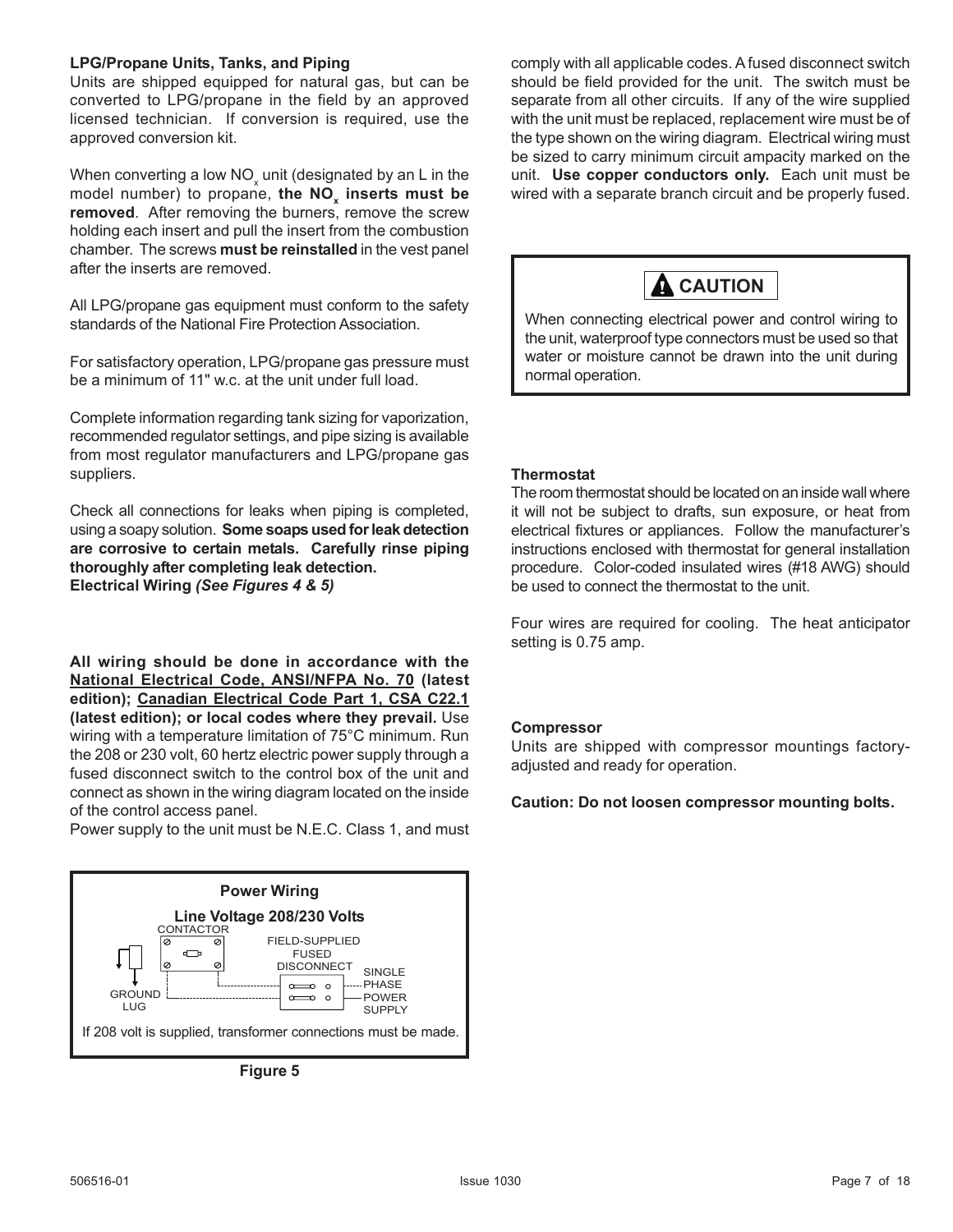### **For Your Safety Read Before Lighting**

## **CAUTION**

Furnace is equipped with a direct ignition control. Do not attempt to manually light the burners.

#### **Pre-Start Check List**

Complete the following checks before starting the unit:

- 1. Check the type of gas being supplied. Be sure it is the same as listed on the unit nameplate.
- 2. Make sure that the vent cover has been properly installed.

![](_page_7_Figure_8.jpeg)

**Figure 6**

### **To Light Main Burners:**

- 1. Turn off electrical power to unit.
- 2. Turn the thermostat to lowest setting.
- 3. Turn the gas valve knob to the "ON" position (see Figure 7).
- 4. Turn on electrical power to the unit.
- 5. Set the room thermostat to the desired temperature. (If the thermostat "set" temperature is above room temperature after the pre-purge time expires, main burners will light.)

#### **To Shut Down Main Burners:**

- 1. Turn off electrical power to unit.
- 2. Turn the gas valve switch to the "OFF" position (see Figure 7).

![](_page_7_Figure_19.jpeg)

**Figure 7**

#### **Post-Start Check List**

After the entire control circuit has been energized and the heating section is operating, make the following checks:

- 1. Check for gas leaks, using soapy solution, in the unit piping as well as the supply piping.
- 2. Check for correct manifold gas pressures (see Manifold Gas Pressure Adjustment Regulator sections).
- 3. Check the supply gas pressure. It must be within the limits shown on the rating plate. Supply pressure should be checked with all gas appliances in the building at full fire. At no time should the standby gas pressure exceed 13" w.c., nor the operation pressure drop below 5" w.c. for natural gas units or 11" w.c. for propane gas. If gas pressure is outside these limits, contact the gas supplier for corrective action.
- 4. Adjust temperature rise to the range specified on the rating plate.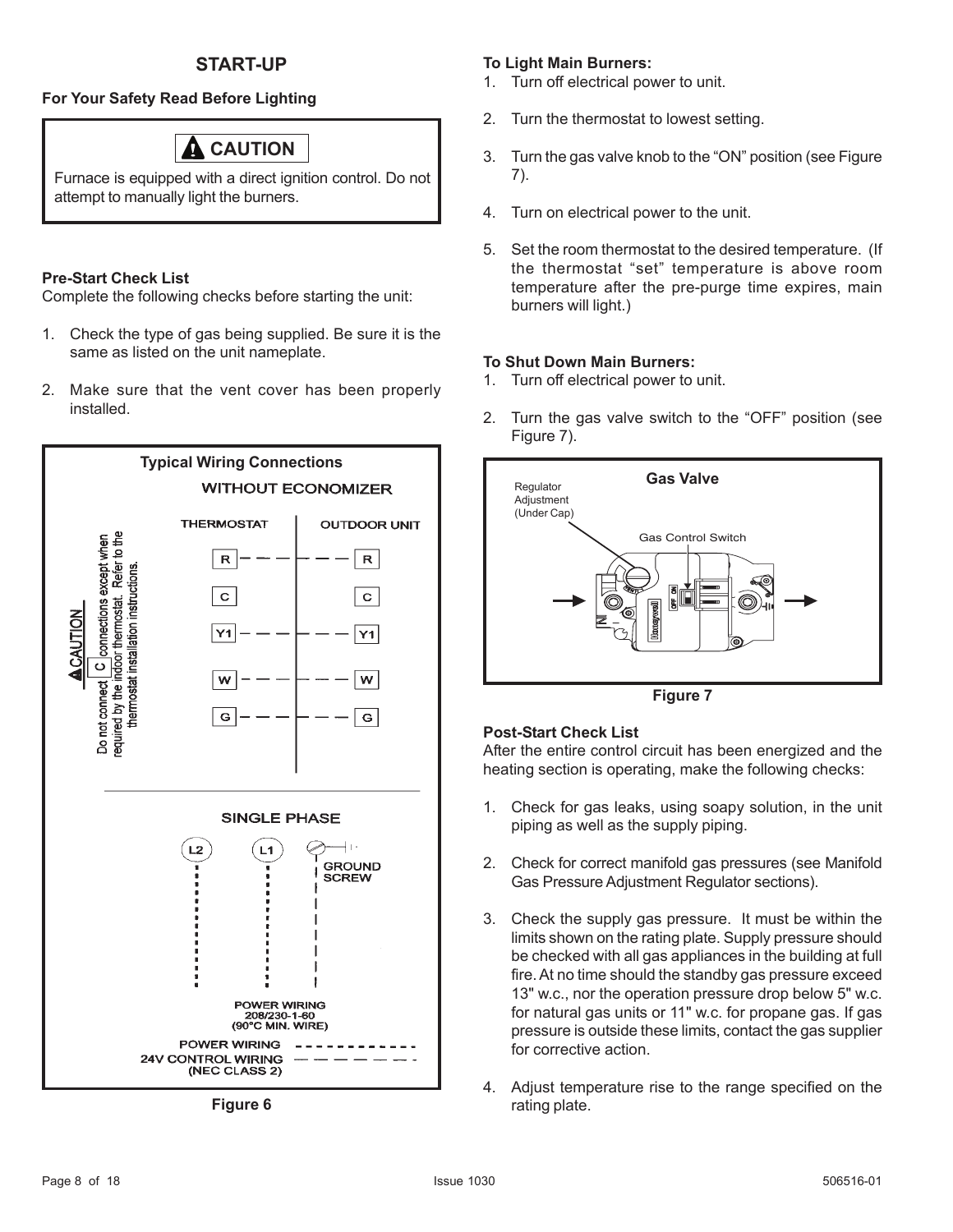#### **Manifold Gas Pressure Adjustment Regulator – Natural Gas**

#### **For purpose of input adjustment, the minimum permissible gas supply pressure is 5" w.c. for natural gas.**

Gas input must never exceed the input capacity shown on the rating plate. **The furnace is equipped for natural gas rated inputs with manifold pressure of 3.5" w.c.**

The manifold pressure can be measured by shutting off the gas, removing the pipe plug in the downstream side of the gas valve, and connecting a water manometer or gauge. **Under no circumstances should the final manifold pressure vary more than 0.3" w.c. from the above specified pressures.** To adjust the regulator, turn the adjusting screw on the regulator clockwise to increase pressure and input or counterclockwise to decrease pressure and input. See Figure 8 to assist in locating the regulator on the gas valve.

Check the furnace rate by observing the gas meter, making sure all other gas appliances are turned off. The test hand on the meter should be timed for at least one revolution, noting the number of seconds per revolution. The heating value of the gas can be obtained from the local utility.

**Example:** By actual measurement, it takes 38 seconds for

#### **<sup>=</sup> <sup>x</sup> <sup>3600</sup> <sup>x</sup> BTU/HR Cubic Feet Per Revolution INPUT # Seconds Per Revolution Heating Value**

the hand on the 1-cubic foot dial to make a revolution with a 100,000 BTU/HR furnace running. The result is 99,750 BTU/ HR, which is close to the 100,000 BTU/HR rating of the furnace.

#### **Manifold Gas Pressure Adjustment Regulator –** *LPG/Propane Gas*

LPG/propane units require a regulator, and a regulator on the LPG/propane tank is also required.

#### **For purpose of input adjustment, the minimum permissible gas supply pressure (inlet side of gas valve) is 11" w.c. for LPG/propane.**

If at any time ignition is slow and burner does not seem to be operating correctly, check manifold pressure (outlet side of the gas valve). **It should be 10" to 10.5" w.c. pressure for LPG/propane.**

**The furnace is designed to obtain rated input at 10" w.c. manifold pressure for propane.**

#### **To check this pressure:**

- 1. Turn off gas valve.
- 2. Remove plug on valve marked "OUTLET PRESSURE."
- 3. Install a water manometer.
- 4. Turn on gas valve and initiate a call for heat. If manifold pressure must be adjusted, remove cap from pressure regulator and turn adjustment screw clockwise to increase pressure or counterclockwise to reduce pressure.
- 5. After checking pressure, turn gas off, remove manometer fitting, and replace pipe plug and regulator cap.
- 6. Put furnace in operation and check plug for leaks using soapy solution.

#### **Burner and Burner Orifice Instructions**

To check or change burners or burner orifices:

- 1. **Close the main manual gas shutoff valve and turn off all power to unit.**
- 2. Remove the burner access panel.
- 3. Disconnect the union in the gas supply line upstream of the gas valve and downstream of the manual shutoff valve.
- 4. Label wires going to the gas valve, then disconnect the wires.
- 5. To change orifice:

a. Remove 4 screws that fasten the manifold to the burner box assembly and remove the manifold.

b. Remove the orifices, then install replacement orifices.

c. To reassemble: Reverse above steps, making sure orifices are inserted into the orifice holders on the back end of the burners, and that burners are level and centered on each burner opening in the vest panel.

6. To remove or service burners:

a. Label and disconnect the wires to the rollout switch and disconnect the igniter and flame sensor leads at the ignition control.

b. Remove the 4 screws that secure the burner box assembly to the vest panel and remove the assembly from the unit.

c. Remove the 6 screws that fasten the burner rack and bottom shield assembly to the burner box. Burners are now accessible for removal.

d. To Reassemble: Reverse above steps.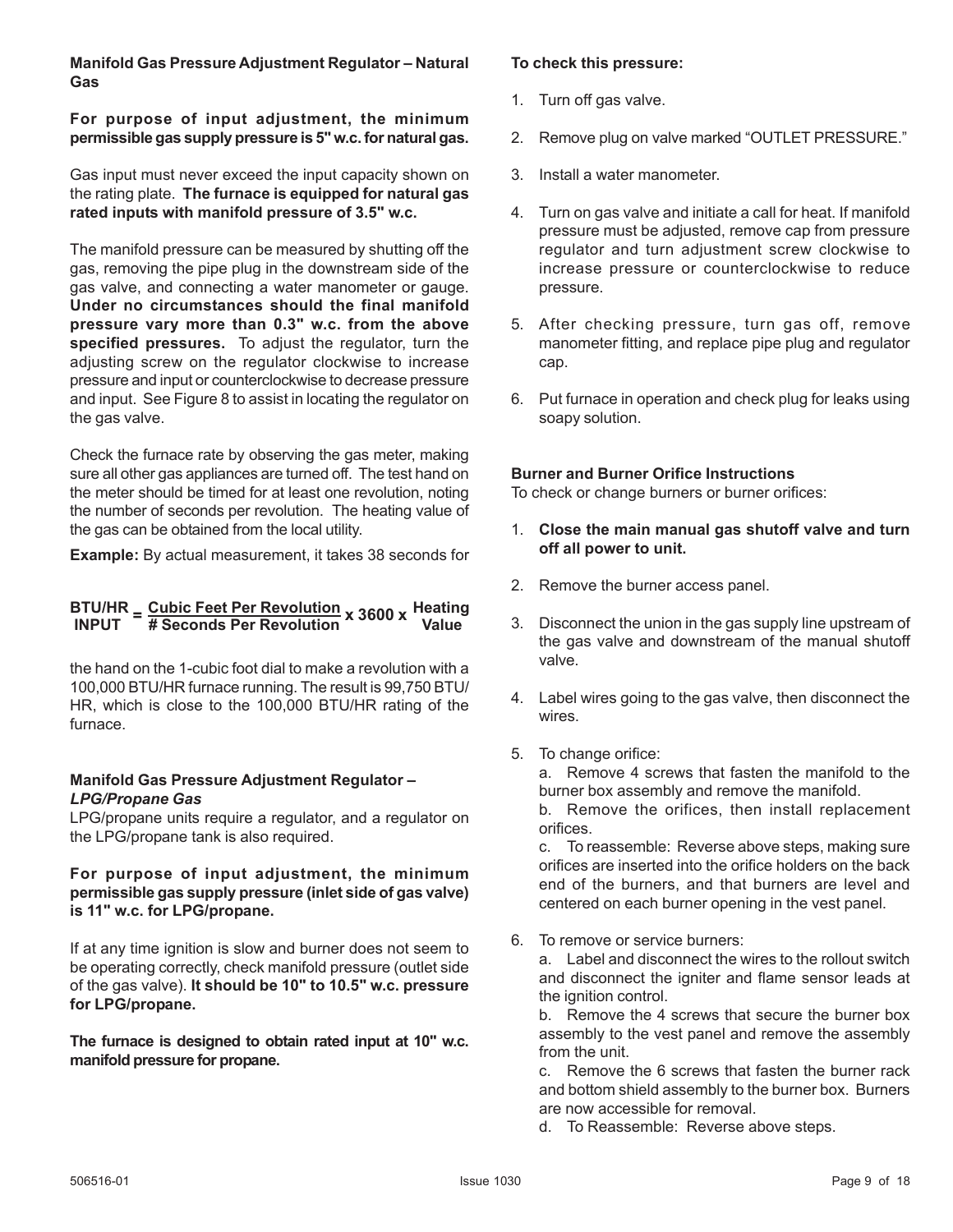7. After reassembly of all parts is complete and all wires are reconnected, open the main manual gas shutoff valve; check for and correct any gas leaks. Turn electrical power on, initiate a call for heat, and check for proper burner operation.

8. Install burner access panel.

#### **Heat Anticipator**

*The heat anticipator setting is 0.75 amp.* It is important that the anticipator setpoint be correct. Too high of a setting will result in longer heat cycles and a greater temperature swing in the conditioned space. Reducing the value below the correct setpoint will give shorter "ON" cycles and may result in the lowering of the temperature within the conditioned space.

### **OPERATION**

#### **Cooling System**

The cooling system is a complete factory package utilizing an air-cooled condenser and is factory-charged with HFC-R-410A. The compressor is hermetically sealed and base mounted with rubber-insulated hold-down bolts.

Unit compressors have internal protection. In the event there is an abnormal rise in the temperature of the compressor, the protector will open and cause the compressor to stop.

#### *Preliminary Operation Cooling*

After the initial installation, the compressor should be given three false starts (energized just long enough to make a few revolutions), with 5 – 7 minutes between each start, before being put into full-time service.

#### *Cooling Sequence of Operation*

When the thermostat calls for cooling, R is closed to G and Y (see the wiring diagram found on page 13). This action completes the low voltage control circuit, energizing the compressor, condenser fan motor, and blower motor.

#### *Blower Delay – Cooling*

The circulating air blower is controlled by a timing circuit in the integrated blower/ignition control. Timings are not adjustable. Blower "ON" delay is 5 seconds after the compressor starts and blower "OFF" timing is 90 seconds after the cooling system shuts down.

#### **Cooling System Performance**

This equipment is a self contained, factory optimized refrigerant system, and should require no adjustments when properly installed. If however, unit performance is questioned, perform the following checks.

Insure unit is installed per manufacturer's instructions and that line voltage and air flows are correct. Refer to Table 3 for proper superheat or subcooling values. Check superheat settings by measuring presure at the suction line service port. For TXV systems, measure pressure at the liquid service port. Take line temperature within 2 inches of service port connection to its main tube. If unit superheat/subcooling varies by more than table allowance, check internal seals, service panels and duct work for air leaks, as well as restrictions and blower speed settings. If unit performance remains quetionable, remove charge, evacuate to 500 Microns, and weigh in refrigerant to name plate charge. It is critical that the exact charge is re-installed. Failure to comply will compromise system performance. If unit performance is still questionable, check for refrigerant related problems such as, blocked coil or circuits, malfunctioning metering devices or other system components.

| <b>Suction Superheat</b>     |                                                                                             |  |  |
|------------------------------|---------------------------------------------------------------------------------------------|--|--|
| <b>Outdoor Unit</b><br>Model | <b>Suction Superheat</b><br>$+/-3^{\circ}$ @ ARI<br>Conditions 82° OD<br>80° ID DB/67° IDWB |  |  |
| RPGE/RGE13(*)24              | $21^{\circ}$                                                                                |  |  |
| RPGE/RGE13(*)30, 36          | $17^\circ$                                                                                  |  |  |
| RPGE/RGE13(*)42              | $16^{\circ}$                                                                                |  |  |
| RPGE/RGE13(*)48              | $15^{\circ}$                                                                                |  |  |
| RPGE/RGE13(*)60              | $15^{\circ}$                                                                                |  |  |

\* This letter will vary according to furnace series.

**Table 3**

#### **Heating System**

With the proper thermostat and sub-base, continuous blower operation is possible by closing the R to G circuit. Cooling blower delay is also functional in this mode.

#### *Heating Sequence of Operation*

The following sequence describes the operation of the gas heat section.

1. When the thermostat calls for heat, the draft motor is energized by the 24-volt relay in the blower ignition control which closes the 240V contact to the draft motor.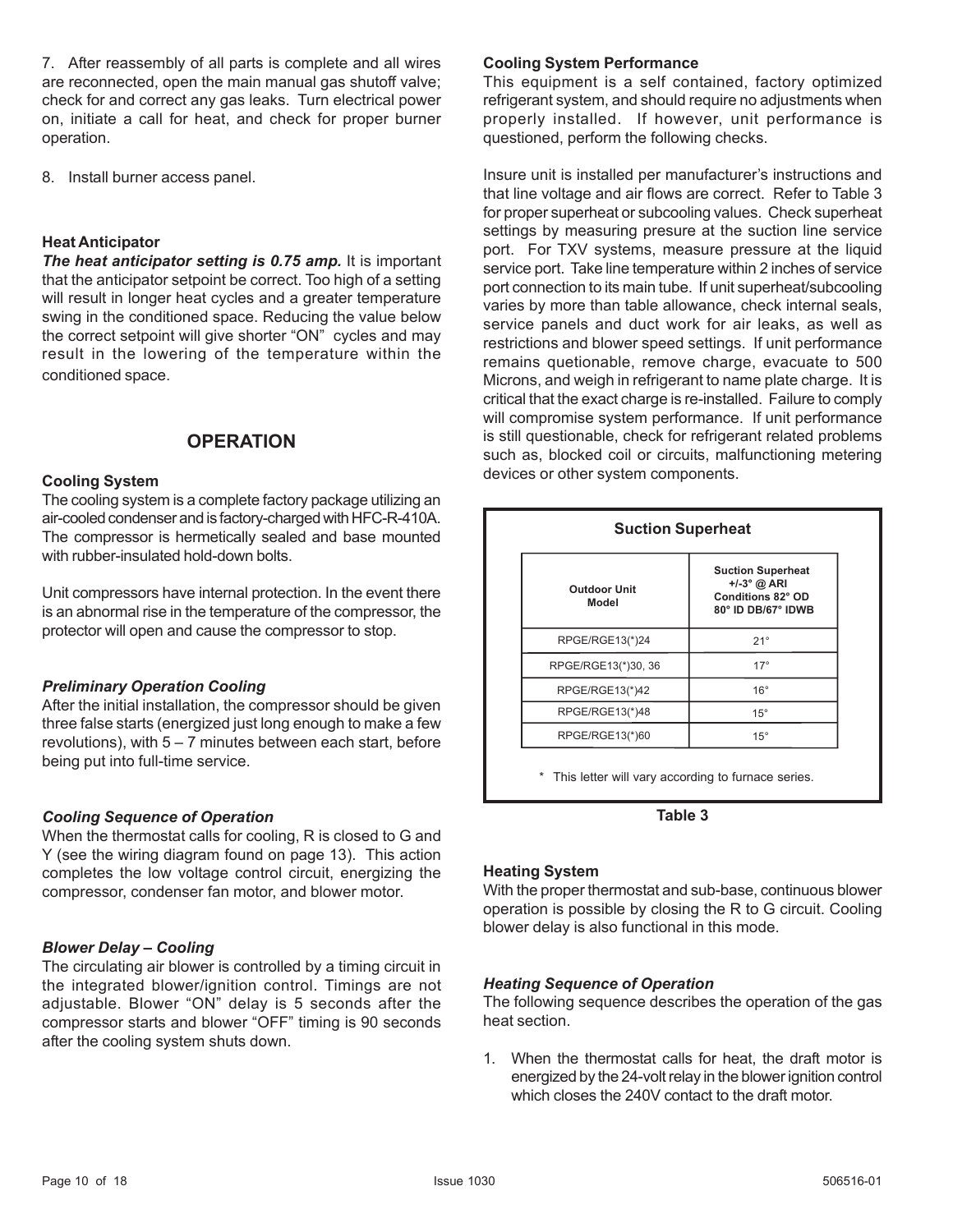- 2. When the speed of the draft motor reaches proper RPM, the pressure switch closes to power the ignition control.
- 3. When PSW on ignition control is energized, a pre-purge time is initiated (30 seconds nominal).
- 4. When pre-purge has expired, the gas valve is energized for direct ignition. The ignition control energizes the main gas valve and spark electrode for a period of 10 seconds.
- does not sense that a flame has been established in the 10-second interval, then the ignition control will deenergize the gas valve. 5. Thirty seconds nominal after the initial trial for ignition, the circulation air blower will start. If the flame sensor
- 6. The ignition control is designed to repeat this "trial for ignition" a total of three times. If, at the end of the third trial, flame still has not been established, then the ignition control will try to light again 1 hour later. The 1-hour retry is indefinite. The ignition control can be reset by interrupting the unit power or the thermostat circuit.
- 7. When the thermostat is satisfied, the draft motor and gas valve are de-energized. The blower motor will continue to run for a short period after the furnace is shut down.

### *Blower Delay – Heating*

The on/off delay of the circulating air blower is controlled by a timing circuit in the integrated ignition control. Timings are not adjustable. The blower "ON" delay is 30 seconds after the burners are lit and the blower "OFF" timing is 120 seconds after shutting down the burners.

#### **Safety Controls**

The control circuit includes the following safety controls:

**Limit Control** This control is located inside the heating compartment and is designed to open at abnormally high circulating air temperatures. It resets automatically. The limit control operates when a high temperature condition, caused by inadequate airflow, occurs. This closes the main gas valve, and the circulation air blower continues to operate in this situation.

**Pressure Switch** If the draft motor should fail, the pressure switch prevents the spark electrode and gas valve from being energized.

**Flame Sensor** If the ignition control does not receive a signal from the flame sensor indicating that the burners have established flame, the main gas valve closes after the 10 second trial for ignition period.

*Rollout Switch* The switch is located on the left side of burner box. In the event of a sustained main burner rollout, the rollout switch shuts off the ignition control and closes the main gas valve. To reset, push the button on top of the switch.

*Auxiliary Limit*This control is located in the side of the circulation air blower housing. The switch opens and shuts off the blower/ignition control and closes the main gas valve should the circulation blower fail to operate. This control resets automatically.

## **High Altitude**

The input rate shown on the rating plate is for elevations up to 2000 feet. For elevations from 2001 to 4500 feet, the input rate is reduced by 5%. For elevations above 4500 feet, refer to the National Fuel Gas Code Z223.1 (latest edition) or the Canadian Installation Codes CAN/CGA-B149.1 & B<sub>149.2</sub> for further details.

#### **Secure Owner's Approval**

When the system is functioning properly, secure the owner's approval. Show the owner the location of all disconnect switches and the thermostat. Instruct the owner on how to start and stop the unit and how to adjust temperature settings within the limitations of the system.

## **MAINTENANCE**

Periodic inspection and maintenance normally consists of changing or cleaning the filters and cleaning the outdoor coil. On occasion, other components of the furnace may also require cleaning.

## **A** WARNING

Shut off all electrical power to the unit before conducting any maintenance procedures. Failure to do so could cause personal injury.

#### **Filters**

Filters are not supplied with the unit. Inspect once a month. Replace disposable or clean permanent type as necessary. **Do not replace permanent type with disposable.**

#### **Motors**

Indoor and outdoor fan and vent motors are permanently lubricated and require no maintenance.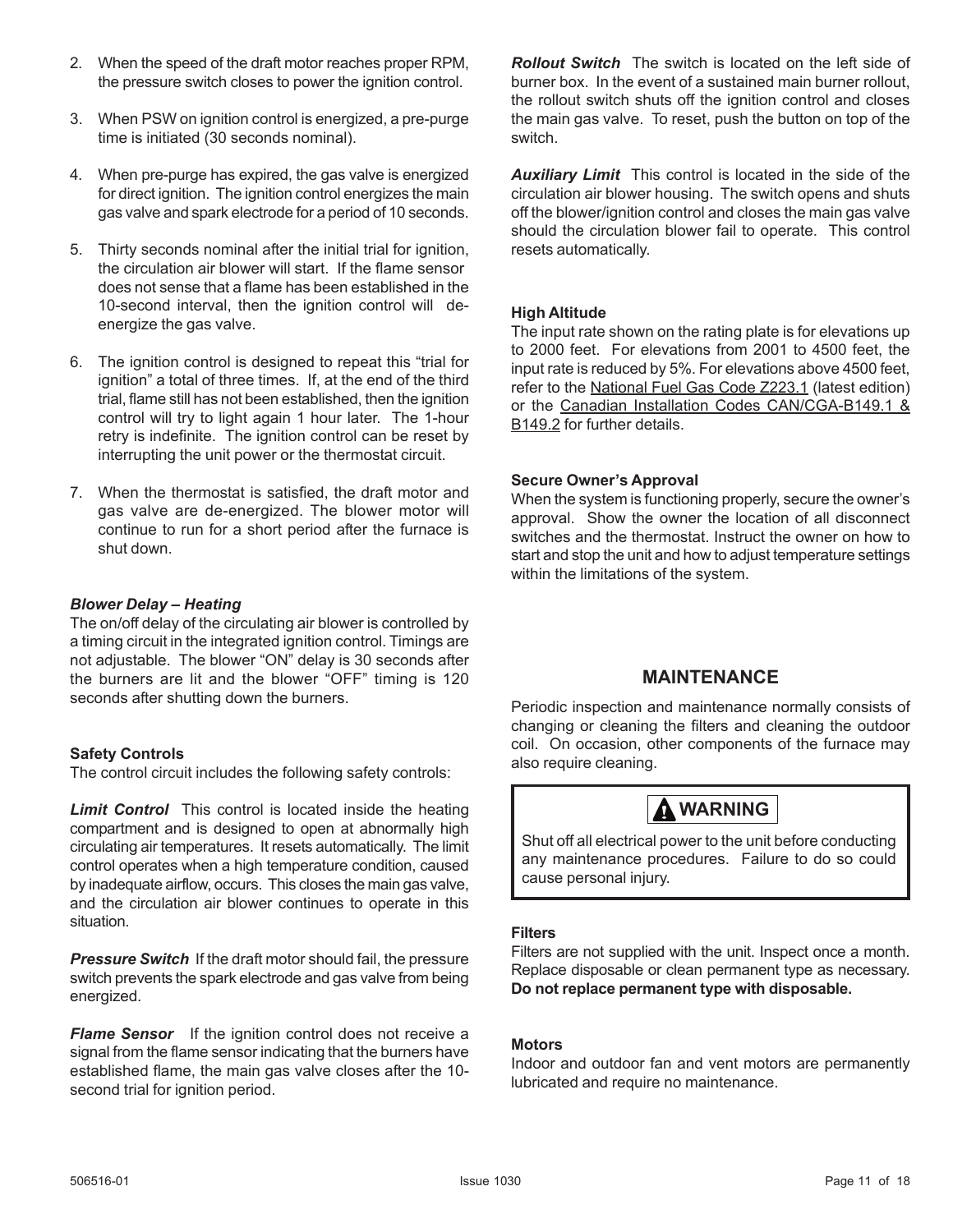#### **Outdoor Coil**

Dirt and debris should not be allowed to accumulate on the outdoor coil surface or other parts in the air circuit. Cleaning should be as often as necessary to keep coil clean. Use a brush, vacuum cleaner attachment, or other suitable means. If water is used to clean the coil, be sure the power to unit is shut off prior to cleaning. **Care should be used when cleaning the coil so that the coil fins are not damaged.**

**Do not permit the hot condenser air discharge to be obstructed by overhanging structures or shrubs.**

#### **Burners**

To clean the burners, first remove them from the furnace as explained in Burner Instructions on page 9. Vacuum and/or brush as required.

#### **Vent Outlet**

Visually inspect vent outlet periodically to make sure that there is no buildup of soot or dirt. If necessary, clean to maintain adequate opening to discharge flue products.

#### **Heat Exchanger**

With proper combustion adjustment, the heat exchanger of a gas-fired furnace will seldom need cleaning. Sooting of a gas appliance is highly irregular and once cleaned, the cause of the sooting must be determined. If the heat exchanger should become sooted, it can be cleaned as follows:

- 1. Remove the burner assembly as outlined in Burner Instructions on page 9.
- 2. Remove the combustion blower.
- 3. At the bottom of the heating section, remove the screws holding the flue collector box. Carefully remove the flue collector box without ripping the adjacent insulation.
- 4. Using a wire brush on a flexible wand, brush out the inside of each heat exchanger from the burner inlet and flue outlet ends.
- 5. Brush out the inside of the flue collector box.
- 6. Run the wire brush down the heat exchanger tubes from the flue collector end.
- 7. If soot buildup is excessive, remove the vent motor and clean the wheel and housing. Run the wire brush down the flue extension at the outlet of the vent housing.
- 8. After brushing is complete, blow all brushed areas with air. Vacuum as needed.
- 9. Replace parts in the reverse order they were removed in Steps 1 through 3.
- 10. When replacing the flue collector box, be careful so as not to tear the adjoining insulation.
- 11. Assure that all joints on the vent side of the combustion system are air tight. Apply a high temperature (+500°F) sealing compound where needed.

### **CONTROL SYSTEM DIAGNOSTICS**

| <b>Fault Codes</b> |                                                        |                                                                                                              |  |  |
|--------------------|--------------------------------------------------------|--------------------------------------------------------------------------------------------------------------|--|--|
| <b>LED Status</b>  | <b>Flashing Rate</b>                                   | Fault<br><b>Description</b>                                                                                  |  |  |
| Slow Flash         | One flash<br>per second                                | Normal operaton:<br>No call for heat                                                                         |  |  |
| Fast Flash         | Two flashes<br>per second                              | Normal operation:<br>Call for heat                                                                           |  |  |
| 2 Flash            | Two flashes<br>in second with<br>1-second pause        | System lockout:<br>Failed to detect<br>or sustain flame                                                      |  |  |
| 3 Flash            | Three flashes in<br>1.5 seconds with<br>1-second pause | Pressure switch<br>senses incorrect<br>pressure or auxiliary<br>limit is open, or gas<br>valve coil is open. |  |  |
| 4 Flash            | Four flashes in<br>2 seconds with<br>1-second pause    | High limit or<br>rollout switch<br>open                                                                      |  |  |
| 5 Flash            | Five flashes in<br>2.5 seconds with<br>1-second pause  | Flame sensed<br>and gas valve<br>not energized                                                               |  |  |
| Steady             |                                                        | Internal failure:<br>Micro-controller<br>failure; self-check                                                 |  |  |

**Table 4**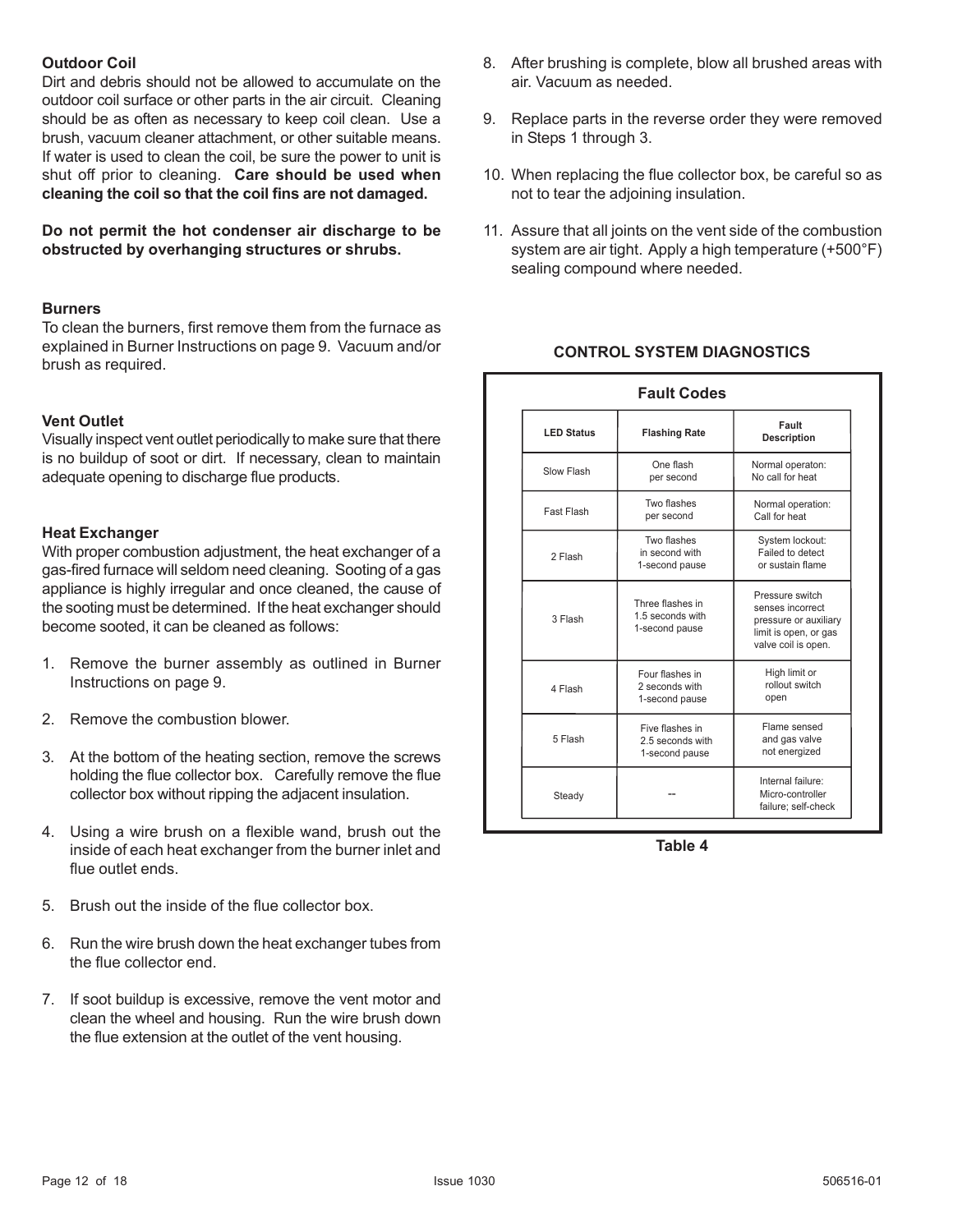![](_page_12_Figure_0.jpeg)

**Figure 8**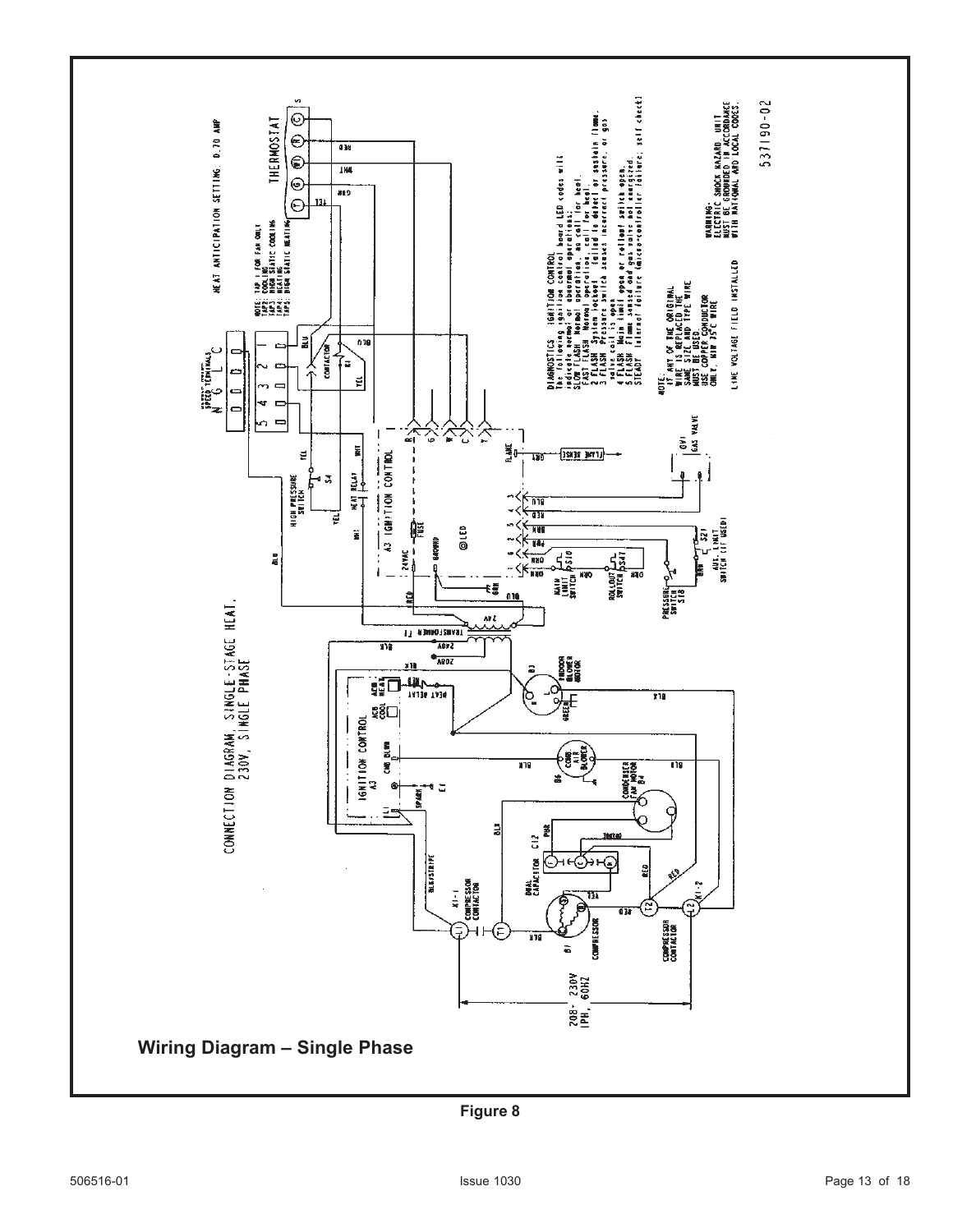![](_page_13_Figure_0.jpeg)

**Figure 9**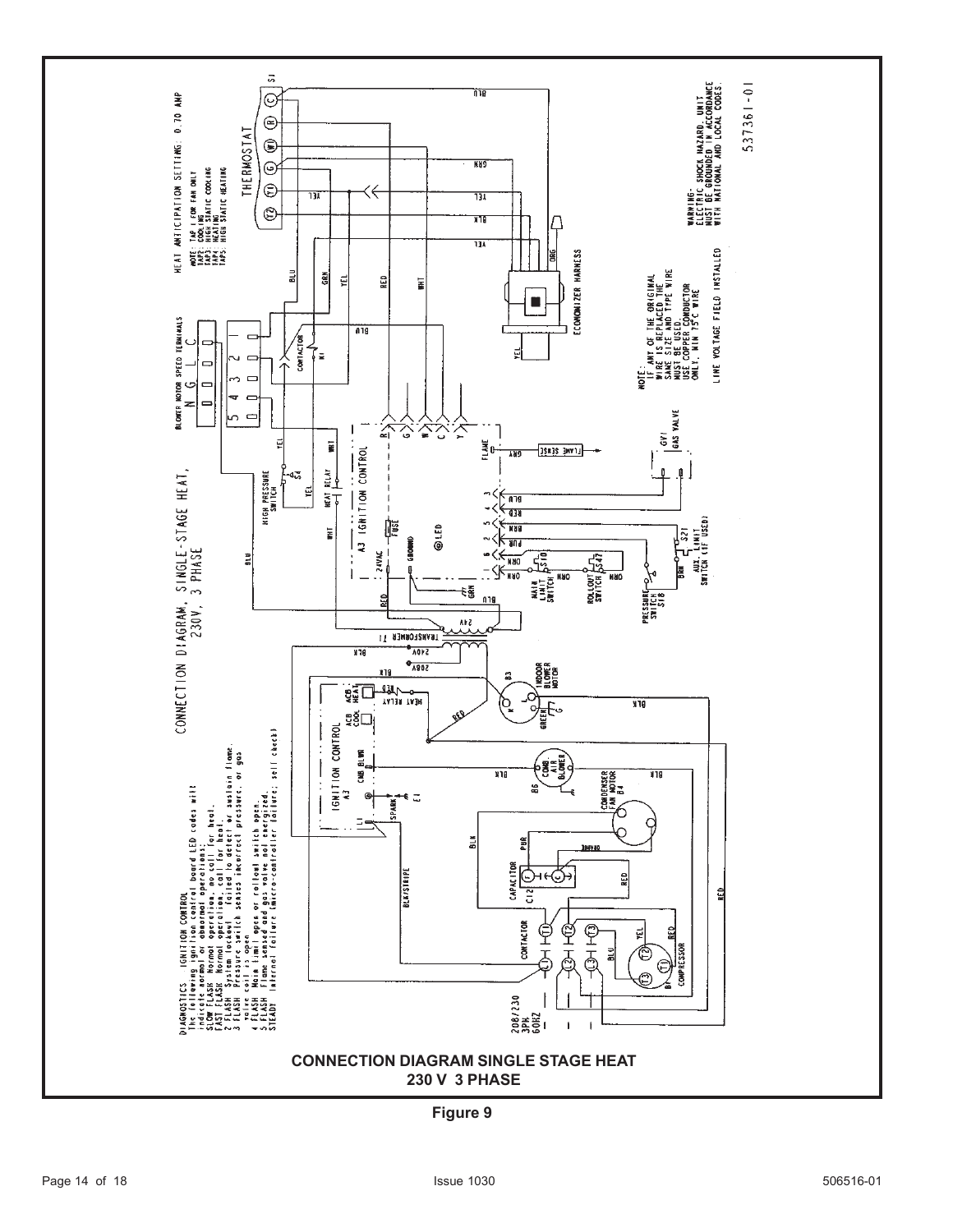![](_page_14_Figure_0.jpeg)

**Figure 10**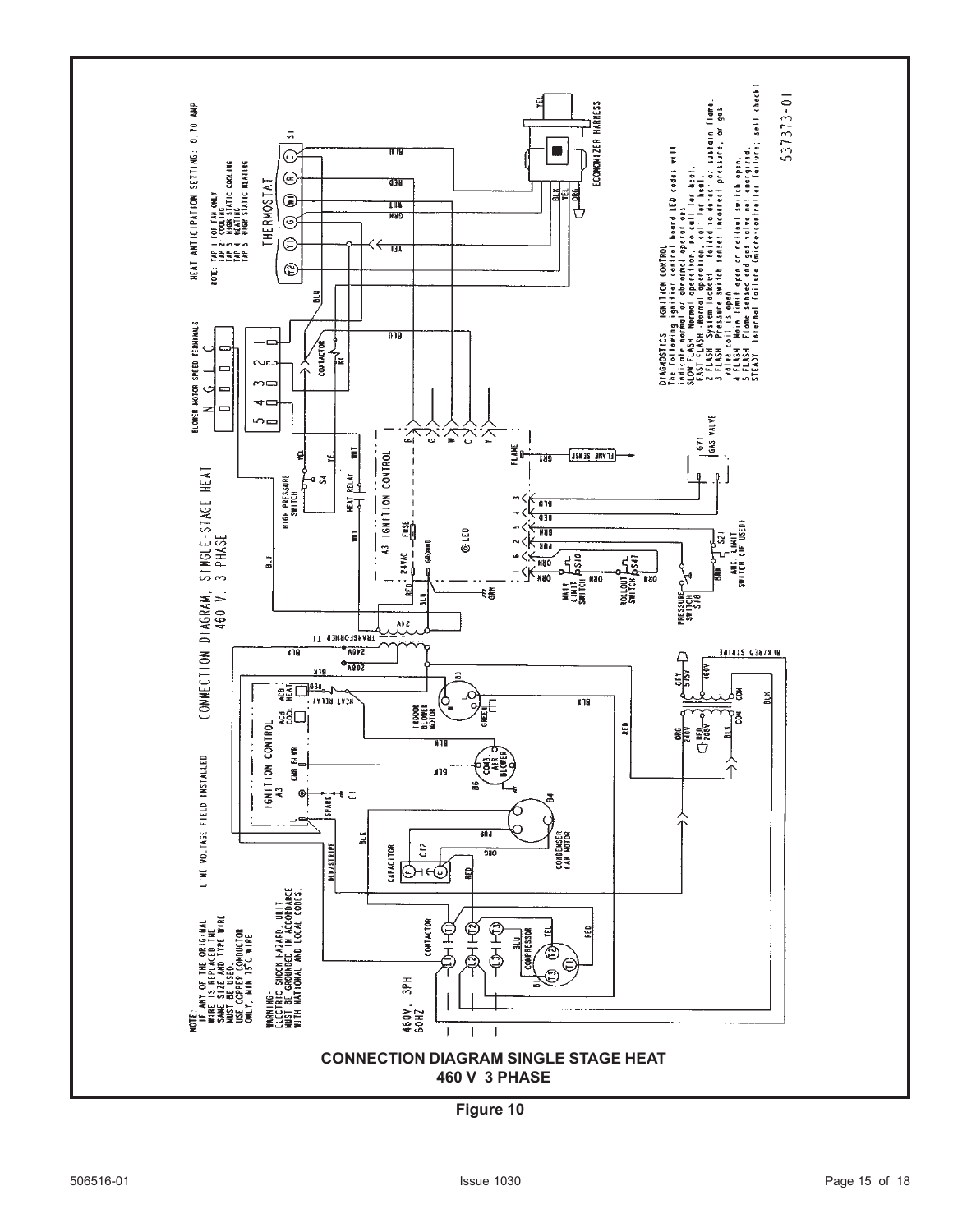### **ALLIED AIR ENTERPRISES EQUIPMENT LIMITED WARRANTY** APPLIES IN U.S.A. AND CANADA ONLY *FAILURE TO MAINTAIN YOUR EQUIPMENT WILL VOID THIS WARRANTY*

**COVERED EQUIPMENT**

The following Allied Air Enterprises heating and cooling equipment is covered by the Limited Warranty,

**Condensing Units:** 2SCU13, 4SCU13, 4SCU14, 4SCU16, 4SCU18, 2AC13, 2AC14, 4AC13, 4AC14 **Heat Pumps:** 2SHP13, 4SHP13, 2SHP14, 4SHP14, 4SHP16, 4SHP18, 2HP13, 2HP14, 4HP13, 4HP14 **Gas Furnaces:** G1N80, G1D80, G2D80, G1D91, G1D93, G2D93, G2D95, FPBB, CG80, CG90, CG92, CG93, CG95, A96, A95, A93, A80, 95G2, 95G1, 92G1, 80G2, 80G1 **Oil Furnaces:** LBR80, LBF80, LHF80, LUF80, LHR80, RLUF, RLBF, RLBR, RLBU, RLHF, RLHR **Electric Furnaces**: EFC, EFV **Evaporator Coils:** EC, EU, EH, EM **Air handlers:** BCS2, RBCS2

**Package Equipment:** 2PCE13, 4PCE13, 4PCE15, 2PGE13, 4PGE13, 4PGE15, 2PHP13, 4PHP13, 4PHP15, 2SG13, 2SH13, 2SA13, RGE13, RPGE13, RHP13, RCE13, RPHP13, RPCE13

#### *PARTS and COMPRESSOR COVERAGE*

The covered equipment, parts and compressor are warranted by Allied Air for a period of five (5) years from the date of the original installation, when installed in a residential application (which includes homes, duplexes, apartments and condominiums). For non-residential applications, the covered equipment and parts are warranted for a period of one (1) year and compressor is warranted for five (5) years from the date of the original installation. If, during this period, a covered component fails because of a manufacturing defect, Allied Air will provide a free replacement part to the owner through a licensed service contractor utilizing an Allied Air distributor. The purchaser must pay shipping charges and all other costs of warranty service. Allied Air will not pay labor involved in diagnostic calls or<br>in removing, r

#### **HEAT EXCHANGER EXTENDED COVERAGE**

All covered heat exchangers are warranted by Allied Air for a period of twenty (20) years from the date of original installation, when installed in a residential application. Heat exchangers in all nonresidential applications are warranted for a period of ten (10) years.

Heat Exchanger Availability: If a replacement heat exchanger is no longer available for a unit covered by this Limited Warranty, Allied Air will allow a credit toward the purchase of an equivalent Allied Air furnace (at the current suggested distributor's cost).

*NOTE: If the date of original installation cannot be verified, the warranty period will be deemed to begin ninety (90) days after the date of manufacture.*

#### **EXCLUDED COMPONENTS**

The following components are expressly not covered by this Limited Warranty: cabinets, cabinet pieces, air filters, driers, refrigerant, refrigerant line sets, belts, wiring, fuses, oil nozzles, unit accessories and any parts not affecting unit operation

#### **CARE OF EQUIPMENT**

All new Allied Air units must be properly installed, operated and maintained in accordance with the unit installation, operation and maintenance instructions provided with each Allied Air unit. Failure to<br>maintain the equi

#### **WARRANTY PROCEDURE**

When service or warranty parts are required:

- 1. Call a local licensed service dealer or contractor.<br>2. If the installing dealer is unable to provide warra
- 2. If the installing dealer is unable to provide warranty service, check online at www.alliedair.com. 3. Be prepared to furnish the following information:
- a. complete model and serial number;
- 
- b. proof of required periodic maintenance, installation date and location; and c. an accurate description of the problem.

#### **WARRANTY LIMITATIONS**

- 1. This Limited Warranty is void if the covered equipment is removed from the original installation site. 2. This Limited Warranty does not cover damage or defect resulting from:
	-
	- a. flood, wind, fire, lightning, mold, or installation and operation in a corrosive atmosphere, or otherwise in contact with corrosive materials (chorine, fluorine, salt, recycled waste water, urine, fertilizers, or other damaging substances or chemicals); accident, or neglect or unreasonable use or operation of the equipment including operation of electrical equipment at voltages other than the range specified on the unit nameplate (includes damages caused by brownouts);
	- b. modification, change or alteration of the equipment, except as directed in writing by Allied Air;
	- c. operation with system components (indoor unit, outdoor unit and refrigerant control devices) which are not an ARI match or meet the specifications recommended by Allied Air;
	- d. operation of furnaces with return air temperatures of less than 60ºF (16ºC) or operation of a furnace field installed downstream from a cooling coil; and
	- e. use of contaminated refrigerant or refrigerant not compatible with the unit.

The installation of replacement parts under the terms of this Limited Warranty does not extend the original warranty period.

**Allied Air makes no express warranties other than the Limited Warranty specified above. All implied warranties, including the implied warranties of merchantability and fitness for a** particular purpose, are excluded to the extent legally permissible. Should such exclusion or limitation of this Limited Warranty be unenforceable, such implied warranties are in any event limited to a period of one (1) year. Liability for incidental and consequential damages is excluded. Some states do not allow limitation of incidental damages, so these limitations or<br>exclusions may not apply to you. Alli **supplemental electric heat. This Limited Warranty does not cover lodging expenses or labor charges.**

#### **Allied Air shall not be liable for any default or delay in performance under this Limited Warranty caused by any contingency beyond its control.**

This Limited Warranty gives you specific legal rights, and you may also have other rights which vary from state to state.

#### **NOTE TO CUSTOMER:**

#### **Please complete information below and retain this warranty for your records and future reference**.

|                                                                                                                                                                                                                                | 8 I J J P R                                                                                                                                                                                                                    |                                                                                                                                                                                                                                |
|--------------------------------------------------------------------------------------------------------------------------------------------------------------------------------------------------------------------------------|--------------------------------------------------------------------------------------------------------------------------------------------------------------------------------------------------------------------------------|--------------------------------------------------------------------------------------------------------------------------------------------------------------------------------------------------------------------------------|
|                                                                                                                                                                                                                                | State/Province: Note that the state of the state of the state of the state of the state of the state of the state of the state of the state of the state of the state of the state of the state of the state of the state of t | Zip/Postal Code:                                                                                                                                                                                                               |
|                                                                                                                                                                                                                                |                                                                                                                                                                                                                                | Phone: The contract of the contract of the contract of the contract of the contract of the contract of the contract of the contract of the contract of the contract of the contract of the contract of the contract of the con |
| Indoor Coil Model Number: We have a state of the state of the state of the state of the state of the state of the state of the state of the state of the state of the state of the state of the state of the state of the stat | Serial Number: Website and Serial Numbers                                                                                                                                                                                      | Installed Dare:                                                                                                                                                                                                                |
| Furnace / Air Handler: The Manual Communication of the Manual Communication of the Manual Communication of the                                                                                                                 | Serial Number: <u>_____________________</u> _                                                                                                                                                                                  | Installed Date:                                                                                                                                                                                                                |
| Outside Unit Model Number: We are a series of the Unit Model Number:                                                                                                                                                           | Serial Number: The Contract of the Contract of the Contract of the Contract of the Contract of the Contract of the Contract of the Contract of the Contract of the Contract of the Contract of the Contract of the Contract of | Installed Date: The Contract of the Contract of the Contract of the Contract of the Contract of the Contract o                                                                                                                 |

![](_page_15_Picture_37.jpeg)

215 Metropolitan Drive - West Columbia - SC - 29170<br>2008 Allied Air Enterprises Litho U.S.A. FORM W-2008 Litho U.S.A. FORM W-2008-2 (4/22/2010)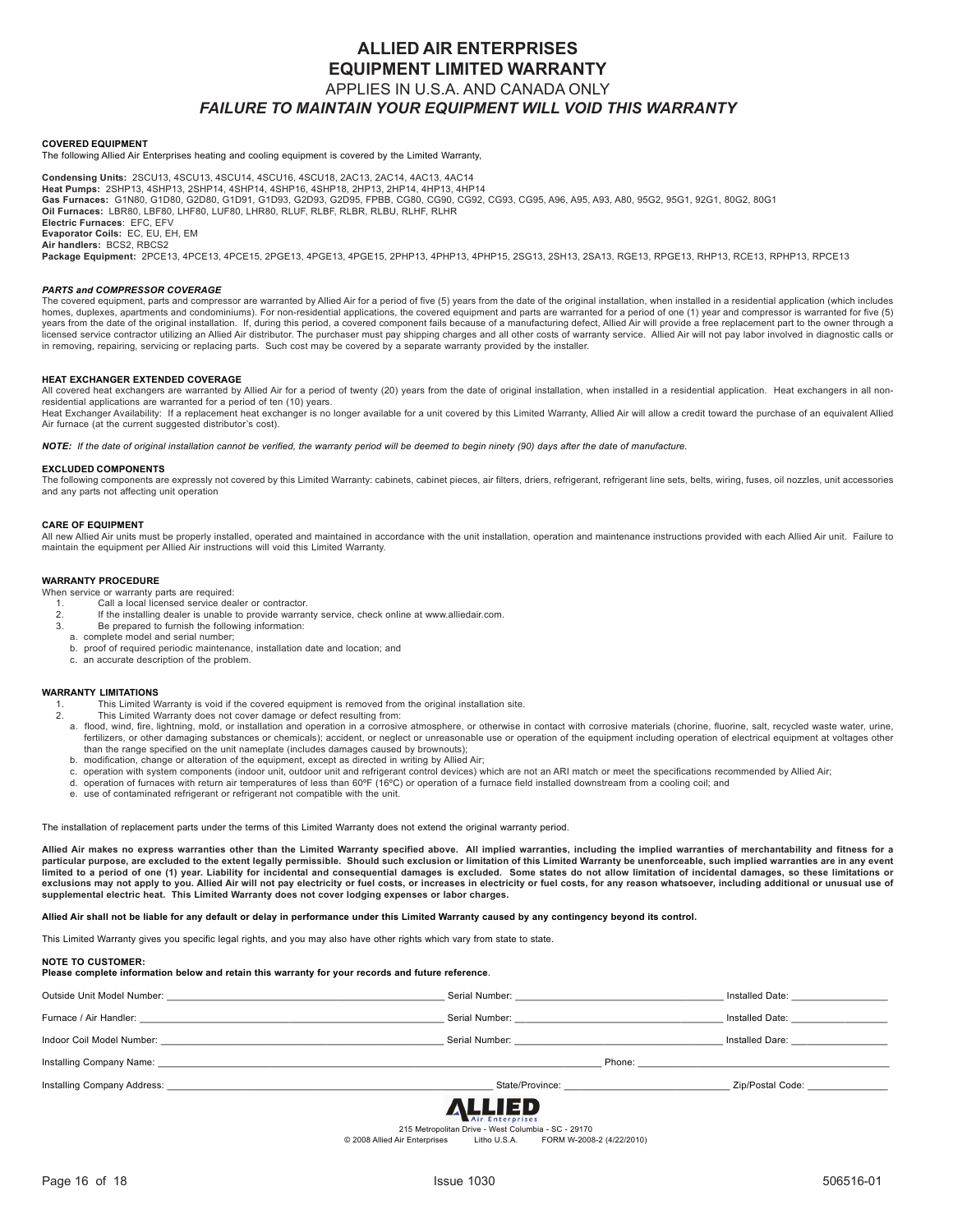### **5-YEAR LIMITED EXTENDED PARTS WARRANTY**

Allied Air Enterprises Inc. ("Allied Air") provides its air conditioning and heating products with a Standard Limited Parts Warranty for five (5) years. This additional 5-Year Limited Extended Parts Warranty is in addition to and is intended to supplement Allied Air's Standard Limited Parts Warranty. As such, Allied Air provides for a total of 10-years of limited warranty coverage (Standard Limited Parts Warranty plus additional 5-Year Limited Extended Parts Warranty).

This 5-Year Limited Extended Parts Warranty applies only to the original purchaser of the equipment and cannot be transferred. If during the coverage period, a covered part fails because of a defect in materials or workmanship under normal use and maintenance, Allied Air will provide a free replacement part to the purchaser through a licensed service contractor utilizing an authorized Allied Air distributor. The purchaser must pay shipping costs and all other costs of warranty service. Allied Air will not pay labor involved in diagnostic calls or in removing, repairing, servicing or replacing parts.

#### **EXTENDED COVERAGE -**

#### **PARTS/COMPRESSORS**

Covered equipment and parts are warranted by Allied Air for a total of **10 YEARS** (Standard Limited Parts Warranty) from installation, except as provided below

#### **HEAT EXCHANGERS**

Covered residential heating equipment's heat exchanger is warranted by Allied Air for a LIMITED LIFETIME from date of original installation, except as provided below.

#### **EXCLUDED COMPONENTS -**

The following components are expressly not covered by this 5-Year Limited Extended Parts Warranty: cabinets, cabinet pieces, air filters, driers, refrigerant, refrigerant line sets, belts, wiring, fuses, oil nozzles, unit accessories, R-22 compressors, and any parts not affecting unit operation.

#### **REQUIREMENTS FOR EXTENDED COVERAGE-**

- 1. The unit is an Armstrong Air, Air ease, Ducane, or Concord branded unit;
- 2. The unit is installed in a residential application, which is an owner-occupied single-family residence. No commercial applications are allowed;
- **3. The unit is properly registered at www.alliedair.com with Allied Air within 60-days after the original date of installation or occupancy.<sup>1</sup> To register, follow the directions and complete the online warranty registration at www.alliedair.com. For customer inquiries, contact Allied Air at 1-800-448-5872.**
- 4. The unit is part of a complete ARI matched system and installed by a state certified or licensed contractor in accordance with the unit installation, operation, and maintenance instructions provided with the unit.
- 5. Coils and air handlers are covered only when they are branded Armstrong, AirEase, Ducane, Concord or ADP and are purchased and newly installed as a system along with a qualifying unit. Except for ADP-branded products, coverage of other third party coils and air handlers are specifically excluded from this 5-Year Limited Extended Parts Warranty.
- 6. Installation of the unit takes place on or after October 3, 2008.

If this 5-Year Limited Extended Warranty does not apply, then parts are warranted under the Standard Limited Parts Warranty for a period of **5 YEARS** and heat exchangers for **20 YEARS**. If the Standard Limited Parts Warranty periods differ from the original warranty certificate, the periods stated on the original warranty certificate apply.

This 5-Year Llimited Extended Parts Warranty does not apply to, and no warranty is offered by Allied Air, on any unit ordered over the internet. Proof of purchase may be required.

Any part replaced pursuant to this 5-Year Limited Extended Parts Warranty is warranted only for the unexpired portion of the limited extended warranty term remaining for the original part. The installation of replacement parts under the terms of this 5-Year Limited Extended Parts Warranty does not extend the warranty period.

#### *Steps for obtaining replacement parts under this 5-Year Limited Extended Parts Warranty:*

**If you suspect a defect in your equipment, please contact the installer of the unit to obtain assistance. If unsuccessful, please contact an Allied Air dealer or distributor in your area. If unable to obtain local assistance, refer to Allied Air's website (www.alliedair.com) or contact Allied Air at 800-448-5872.**

Allied Air is specifically not responsible for:

- 1. Damage or repairs required as a result of flood, fire, wind, lightening strike (to the home or unit), corrosive atmosphere, contact with corrosive material (chlorine, fluorine, salt, recycled waste water, fertilizers or other damaging substances) or other conditions beyond the control of Allied Air;
- 2. Use of parts, accessories, or refrigerant not compatible with the unit;
- 3. Modification, change or alteration of the unit, except as expressly directed in writing by Allied Air;
- 4. Improper use, accident, neglect or unreasonable use or operation of the unit, including operation of electrical equipment at voltages other than the range specified on the unit nameplate;
- 5. Operation with system parts (indoor unit, outdoor unit and refrigerant control devices) which are not ARI matched or do not meet the specifications recommended by Allied Air;
- 6. Damage or repairs required as a consequence of faulty or installation or application;
- 7. Normal maintenance as described in the installation and operating manual, such as cleaning of coils, filter cleaning and/or replacement and lubrication; and
- 8. Changes in the appearance or sound of the unit that do not affect its performance.

This 5-Year Limited Extended Parts Warranty is an extension of Allied Air's Standard Limited Parts Warranty. **ANY IMPLIED WARRANTY OF MERCHANTABILITY OR FITNESS FOR A PARTICULAR PURPOSE ON THIS PRODUCT IS LIMITED IN DURATION TO THE TERM OF THIS LIMITED EXTENDED WARRANTY.** Some states and provinces do not allow limitations on how long an implied warranty lasts, so the above limitation may not apply to you.

**ALLIED AIR SHALL IN NO EVENT BE LIABLE FOR INCIDENTAL OR CONSEQUENTIAL DAMAGES, INCLUDING BUT NOT LIMITED TO EXTRA UTILITY EXPENSES OR** DAMAGES TO PROPERTY. Some states and provinces do not allow the exclusion or limitation of incidental or consequential damages, so the above limitation or exclusion may not apply to you

**The parties intend this writing as a final expression of their agreement with respect to warranties. Allied Air makes no other warranty beyond that which is expressly contained in this writing.**

Allied Air shall not be liable for any default or delay in performance under this warranty caused by any contingency beyond its control, including the unavailability of replacement parts.

This warranty gives you specific legal rights, and you may also have other rights that vary from state to state or province to province.

1 Excludes residents of states or provinces where registration requirements are prohibited, such as California and Quebec. Residents of these states or provinces may either register as noted above or provide proof of when the unit was purchased and installed, such as an original invoice from the contractor with the Owner's name, address, purchase date, serial and model number.